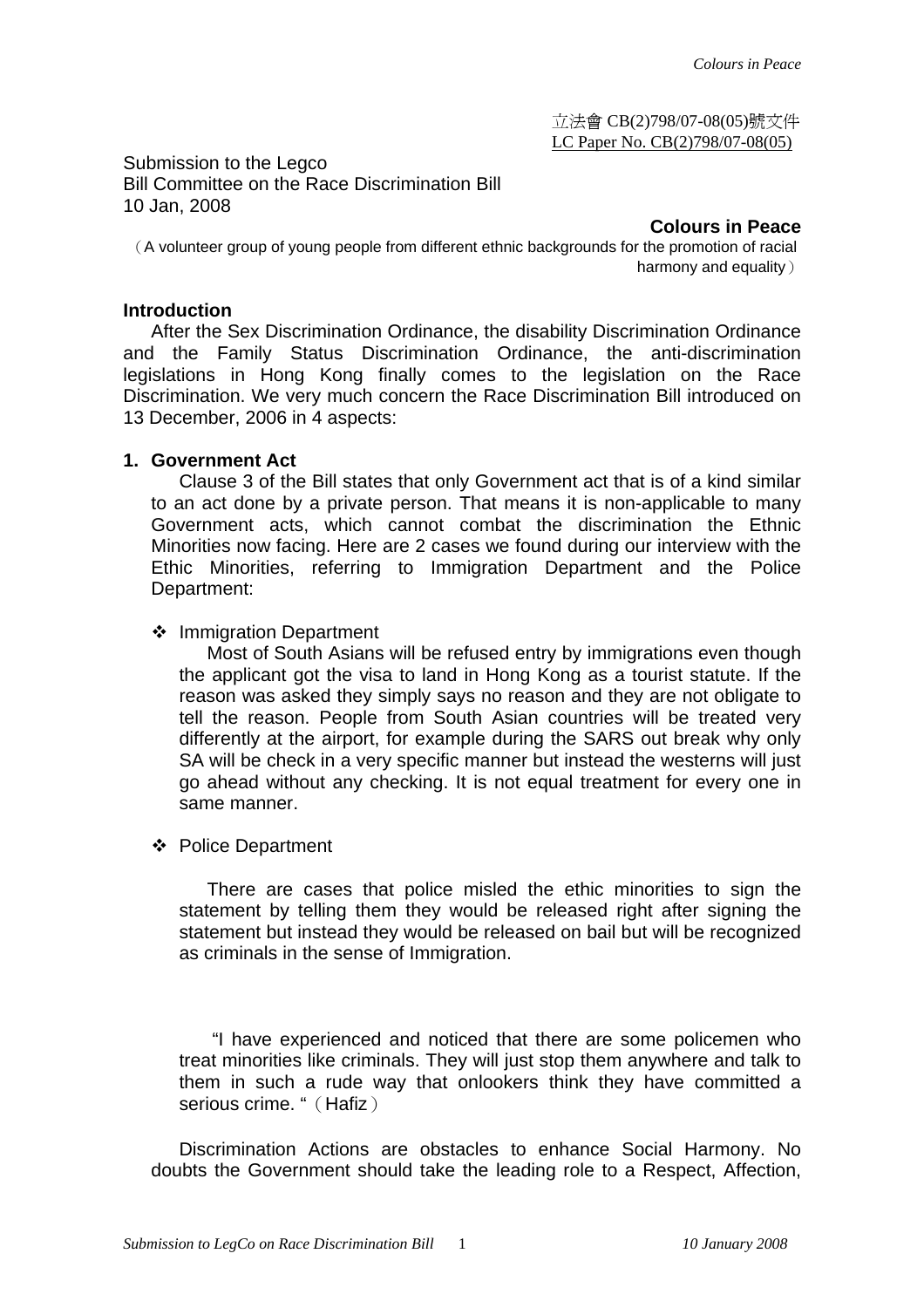Care and Equality society. The exemption from the bills against Government Action is unacceptable.

### **2. Language**

To enhance racial harmony, Language plays an important role. According to clause 58, Language is excluded in the sectors the Bill has covered. Here are some cases led to racial discrimination deal to language barrier:

### ❖ Employment

One of our member's personal experiences:

"Mrs Singh went to the labour department to look for the job. As she had worked in the café for 7 years, she applied for the job of supervisor in a western restaurant. After interview, the labour officer called the employer and told him that she fulfilled all their requirements. So he asked whether he should send her to an interview. When the employer was told that she was from Nepal, he suddenly asked if she can read and write Cantonese. So she was refused only because of the RACE and LANGUAGE."

In our experience, many of the employers will refuse the south Asians because of their race by making some technical excuses like " do you speak Cantonese if the answer is yes then do you speak Putonghua again the answer is yes then they will ask oh can you read Chinese, the point is does the job nature require the applicant to read and write Cantonese. "Do a street cleaner need to read and write Cantonese"?

Second and worst example is created by Labor Department by itself, they do have English version in job search but even the English version the job seekers are having difficulties because the job nature salary and working hours would be in English but what they want to know the most the duties but sad to say those are in Cantonese. So how much is it really useful for ethnic minorities to find a better job to earn their living by socalled Labor Department?



#### 勞工處的英文招聘啟事中,許多內容夾雜中文,令少數族裔不 解,增添就業困難.

English version of job ads in the Labour Department are not all in English. This makes ethnic job difficult to look for iobs.

## Hospital and Health Issues

From the following cases we can see there is no provision of interpretation or translation in the hospital (Some say there is translation services provided but it never works). Or while the ethnic minorities go for medical services there are unreasonable and rude attitude towards them. Absolutely, Language barrier should be removed in Medical services for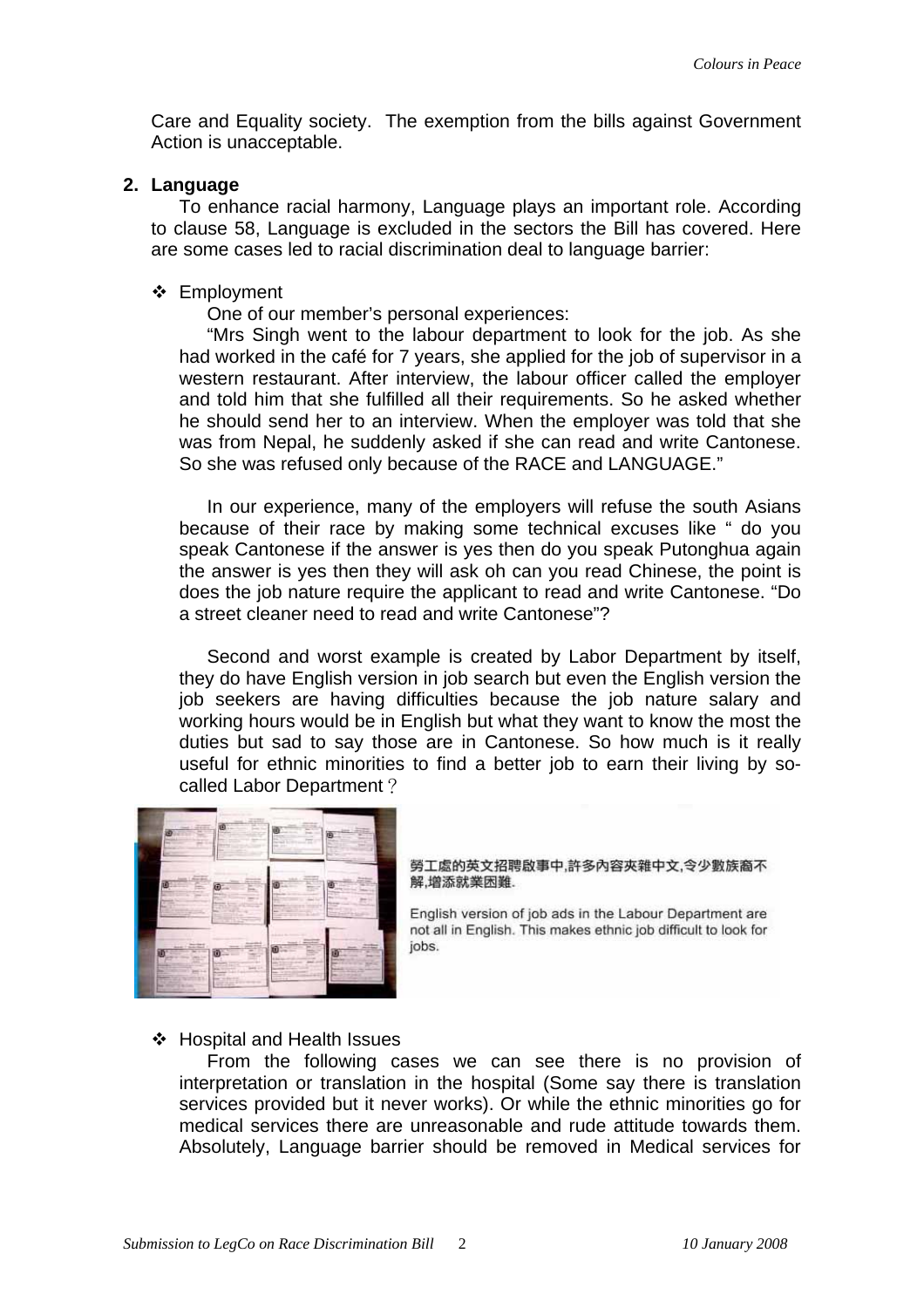Health is a *LIFE AND DEATH issue*. There is no excuse to exclude Language discrimination from this aspect.

" Mrs. Singh had been volunteering for her community for some time, and she could share many of her experiences. A friend of hers is from Pakistan, she was pregnant and went to see the doctor in the government hospital. The nurse didn't prefer to speak English, so her friend called her for help through the mobile phone. Mrs. Singh told her friend to pass the mobile to the nurse so that Mrs. Singh can tell her the problems. To her surprise the nurse refused to talk and just kept on saying something hard. On the other day Mrs. Singh accompanied her friend to consult the doctor, and they asked for gynecologist. At first doctor gave them a very strange look and he replied NO, there is NO Gynecologist. *Ethnic women needs to see female doctors because of cultural and religions reasons. But their request is always refused.* "

" Mr. Pervez has been in Hong Kong for last 15 years. He considers himself as a Hong Kong person. He has two sons age 2 and 4.

Work as a driver, he has been living very peacefully till the time his son got the sickness of convulsion. The doctors tried to explain him the details of the sickness but he was unable to understand English in medical sense, he asked for the interpreter but the doctors and nurses keep on persuading him that he can understand. When his wife went to take the son from the hospital and took the medicine, *she did not understand completely the prescription of the medication and the counter staff even didn't bother to tell her in details.*

So the medication was given wrongly and the boy got more serious, then they got help from a friend who accompanied the family to the hospital where he ask the doctors details of the sickness and explain to the family.

The father thinks that only because of the lacking of appropriate support for the ethnic minorities in hospital that his son was in the conditions of life and death. *What if the hospital provide the interpreters, a lot of people could take better medications instead of the panadols only.*"

"I also had a similar experience at local public hospitals a number of times. The nurses and doctors are very rude. From their attitude it seems that they just don't want us to be there. A few days ago I accompanied a student to hospital who accidentally fell down and got seriously injured. He was taken to hospital by an ambulance, but the nurse at triage adopted a belligerent attitude when she saw that the patient was a non-Chinese. She started asking irrelevant questions and wasted a lot of time. I couldn't stand this and I told her that the boy has lost a lot of blood and the injury was serious. Therefore, he should be treated immediately. At that point she removed the temporary dressing to examine the wound. The boy had received a gaping wound on his forehead and was crying badly. He was also feeling dizzy. But the nurse made light of the boy's condition and asked us to wait for about half an hour. Anyway, I left the hospital, as I had to go back to my work and left the boy in the company of his father. The next day I called the father to enquire about the boy's condition. The father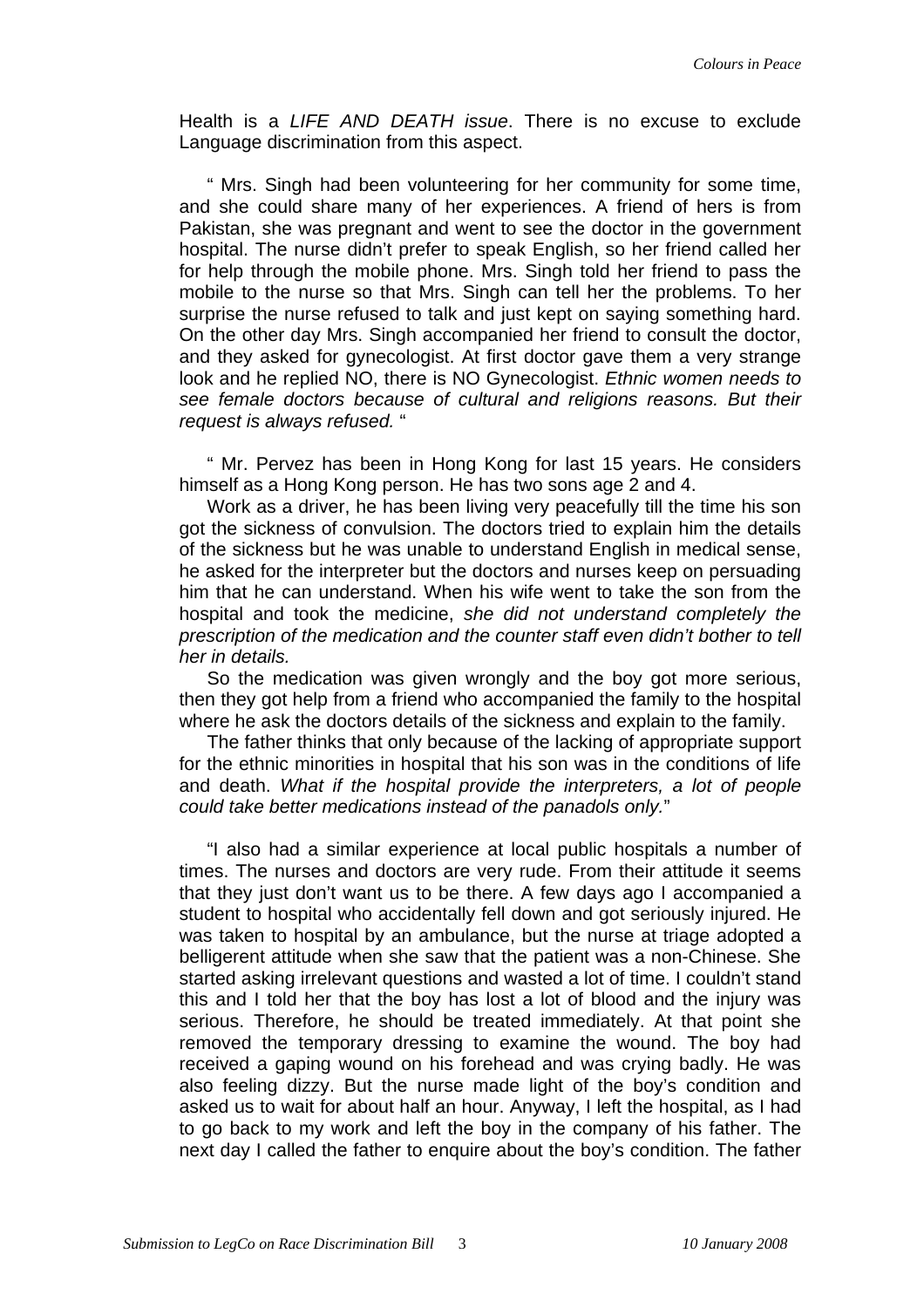told me that he had to wait for three hours at the hospital before doctor called him in; obviously, he was very angry with that. " (M. Tariq)

### Education sector

 'Knowledge is power. Education is a powerful means to end poverty'. Ironically, the education system in Hong Kong does not actualize these visions for the ethnic minorities. Today, around 30,000 South Asians are receiving education in Hong Kong and majority of them, who are non-Chinese speaking students (NCS), have difficulties in getting integrated into the mainstream school system and community.

Every child of school age, regardless of ethnicity, is able to attend a government school (from Primary 1 to Form 3). However, *the suitability of the local schools for the NCS students is not taken into account. They meet with great difficulties in learning in these schools due to cultural differences and language barriers, while the schools in turn lack relevant experience and resources to help them. Soon they lose motivation and refuse to go to school.*

Alternatively, the NCS students can choose from the ten primary schools and five secondary schools which are appointed as 'designated schools' by the Education Bureau, to provide 'intensive on-site support service'. This move is out of good intention, but it turns out to be a segregation policy of education in the eyes of many local parents and teachers. There is a labeling effect. In addition, the designated schools do not fully equip their students with Chinese language skills, which are necessary for higher education.

In the past, the education department did not attempt to design a special Chinese language exam for those South Asian students who are obviously far less competent than the local students in this regard. Instead, they are allowed to take another language like French to fulfill the requirement of two passed language subjects in HKCEE. In this sense, their opportunities in learning Chinese are deprived. Yet rather sarcastically, local universities take the students' capability in Chinese usage as a crucial admission requirement. That is why very few South Asian students could get into form six, let alone university. They may study in international schools so that they can apply for university as oversea students, but they cannot afford the high school fees. That is to say, they have the same opportunities of admission and exams as Chinese students, but due to the structural inadequacies in the education system, they are often placed in a less favorable footing to compete. As found in a research report on the education of South Asian ethnic minority groups in Hong Kong, 56.5% of the students think they do not have the same educational opportunities as local Chinese students.

The government begins to carry out a series of measures in response to the matter. However, this does not respond to the Language problem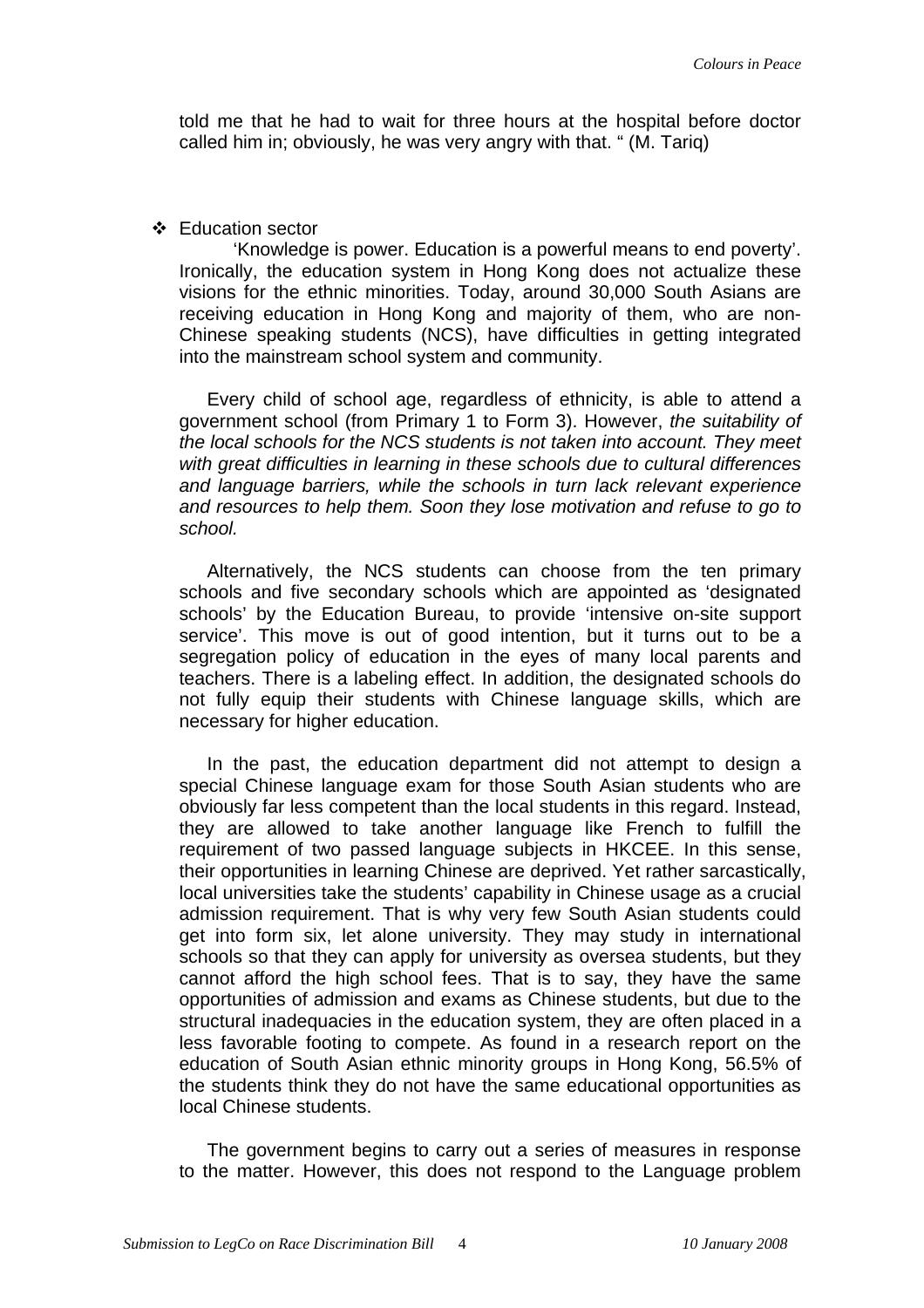existing in the Education sector. Moreover, the exception of languages in the proposed Bill cannot response the current situation about Education.

#### $\div$  Accommodations

We have encountered cases with Ethnic Minorities about their accommodations. They face many problems renting a flat, sometimes the property agents even do not allow them to entre the agency.

In spite of renting a house, the problem of language used in the notices caused anxiety. Most of the notices of housing estate or mentions are written in Chinese, even the word "NOTICE" in English. By this the Ethnic Minorities know there should be problems to aware, however they cannot understand what is the issue. This does not only caused anxiety, in some situation there might be issues related to the personal safety. Language can help to ease tension and allow people to take prevention actions against danger.

Language is always be treated as a barrier, or used as an excuse to hinder inclusion in society. The aspects we listed above are the basic needs of a person (Employment, Medical care, Education and Accommodation) that should be protected, irrelevant to the different ethnic backgrounds, nationality or citizenship. In fact Language can be the lubricant in each of these sectors, not only eliminates discrimination, but also facilitates social harmony. Therefore, Language should definitely be included in the Bill to enhance a society with respect, affection, care and equality, viz the purpose of the Racial Discrimination Bill, to let the ethnic minorities have equal rights like every body else.

### **3. Broad Exemptions**

The Racial Discrimination Bill should be ensured that it provides (at least) the same level of protection that the Sex Discrimination Ordinance (SDO), the Disability Discrimination Ordinance (DDO) and the Family Status Discrimination Ordinance (FSDO) granted. The limited apply to Government and public sectors should not be proved in the Bill. The Bill should provide equal protection against racial discrimination, as the other ordinances provided to discrimination against sex, disability and family status.

Other then the limited applies to the Government, the current Racial Discrimination Bill includes other exceptions. These exceptions may not stop the current discrimination acts against languages, nationalities or citizenship etc., on the contrary these may allow the unjustifiable discriminations to continue, or develop new form of discriminations. Exemptions fromof the Bill should be justifiable according to established standards. With weak supports these exemptions should not be allowed.

# **4. Education effect from the Bill**